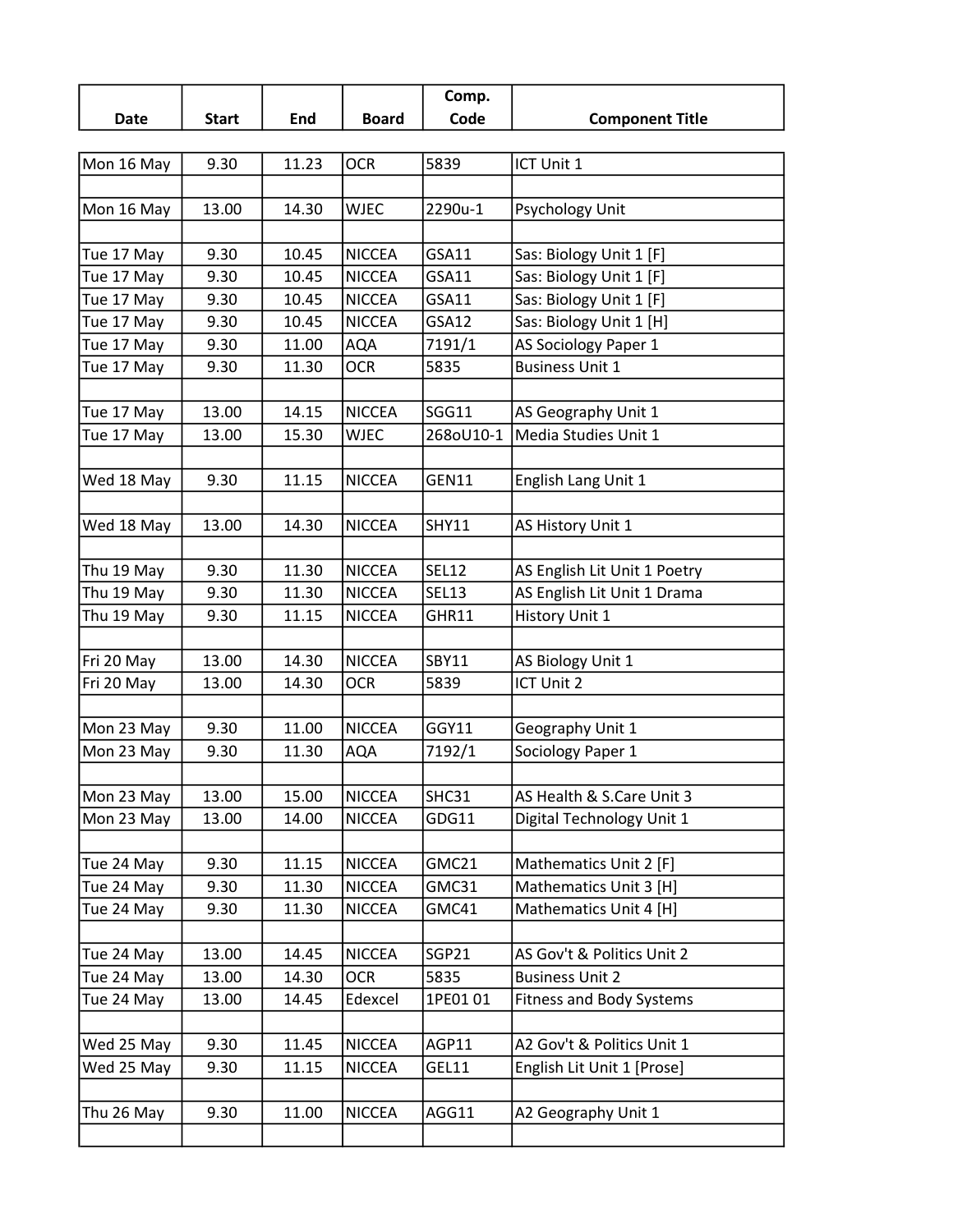| Thu 26 May | 13.00 | 14.15 | <b>WJEC</b>   |              | 2290U20-1   Psychology Unit 2   |
|------------|-------|-------|---------------|--------------|---------------------------------|
|            |       |       |               |              |                                 |
| Fri 27 May | 9.30  | 10.45 | <b>NICCEA</b> | SGG21        | AS Geography Unit 2             |
| Fri 27 May | 9.30  | 12.00 | <b>WJEC</b>   | 168oU30-1    | Media Studies Unit 3            |
| Fri 27 May | 9.30  | 12.00 | <b>NICCEA</b> | AHY21        | A2 History Unit 2               |
| Fri 27 May | 9.30  | 10.30 | <b>CCEA</b>   | GDW22        | DAS Chemistry Unit 1(H)         |
|            |       |       |               |              |                                 |
| Fri 27 May | 13.00 | 14.30 | <b>AQA</b>    | 7191/2       | Sociology Paper 2               |
|            |       |       |               |              |                                 |
| Mon 30 May | 9.30  | 11.00 | <b>NICCEA</b> | <b>SBY21</b> | AS Biology Unit 2               |
| Mon 30 May | 9.30  | 11.00 | <b>NICCEA</b> | GHL11        | Health & Social Care Unit 1     |
|            |       |       |               |              |                                 |
| Mon 30 May | 13.00 | 14.30 | <b>NICCEA</b> | SZ021        | AS Life & Health SC Unit 2      |
|            |       |       |               |              |                                 |
| Tue 31 May | 9.30  | 11.00 | <b>NICCEA</b> | AEL11        | A2 English Literature Unit 1    |
|            |       |       |               |              |                                 |
| Tue 31 May | 13.00 | 15.00 | <b>NICCEA</b> | AHC31        | A2 Health & S.Care Unit 3       |
| Tue 31 May | 13.00 | 14.20 | <b>NICCEA</b> | <b>SRE41</b> | AS Religious Studies Unit 4     |
| Tue 31 May | 13.00 | 14.30 | <b>NICCEA</b> | <b>GBU11</b> | <b>Business Studies Unit 1</b>  |
|            |       |       |               |              |                                 |
| Wed 01 Jun | 9.30  | 11.45 | <b>NICCEA</b> | ABY11        | A2 Biology Unit 1               |
| Mon 06 Jun |       |       |               |              |                                 |
|            | 9.30  | 12.00 | <b>NICCEA</b> | <b>AMT11</b> | A2 Mathematics Unit 1           |
| Mon 06 Jun | 9.30  | 10.45 | <b>NICCEA</b> | GCD11        | Child Development Unit 1        |
| Mon 06 Jun | 13.00 | 14.30 | <b>NICCEA</b> | GDG21        | Digital Technology Unit 2       |
|            |       |       |               |              |                                 |
| Tue 07 Jun | 9.30  | 10.30 | <b>NICCEA</b> | GDW31        | DAS Physics Unit 1 (F)          |
| Tue 07 Jun | 9.30  | 10.30 | <b>NICCEA</b> | GDW32        | DAS Physics Unit 1 (H)          |
| Tue 07 Jun | 13.00 | 14.30 | <b>NICCEA</b> | AGG21        | A2 Geography Unit 2             |
|            |       |       |               |              |                                 |
| tue 07 Jun | 13.00 | 15.00 | <b>AQA</b>    | 7192/2       | Sociology Paper 2               |
|            |       |       |               |              |                                 |
| Wed 08 Jun | 9.30  | 11.30 | <b>NICCEA</b> | GEL21        | English Lit Unit 2 [Drama]      |
| Wed 08 Jun | 9.30  | 11.30 | <b>NICCEA</b> | GEL22        | English Lit Unit 2 [Poetry]     |
|            |       |       |               |              |                                 |
| Thu 09 Jun | 9.30  | 11.30 | <b>NICCEA</b> | SHC51        | AS Health & S.Care Unit 5       |
| Thu 09 Jun | 9.30  | 11.00 | <b>NICCEA</b> | GBU21        | <b>Business Studies Unit 2</b>  |
|            |       |       |               |              |                                 |
| thu 09 Jun | 13.00 | 15.30 | <b>EDECEL</b> | 9DR0 03      | <b>Theatre Studies</b>          |
|            |       |       |               |              |                                 |
| Fri 10 Jun | 9.30  | 11.15 | <b>NICCEA</b> | GEN41        | English Lang Unit 4             |
|            |       |       |               |              |                                 |
| Fri 10 Jun | 13.00 | 14.00 | <b>NICCEA</b> | <b>SBY31</b> | AS Biology Unit 3 [Theory]      |
| Fri 10 Jun | 13.00 | 14.15 | Edexcel       | 1PE0 02      | Health & Performance            |
|            |       |       |               |              |                                 |
| Mon 13 Jun | 9.30  | 10.30 | <b>NICCEA</b> | GMC61        | Mathematics Unit 6 Non-Calc [F] |